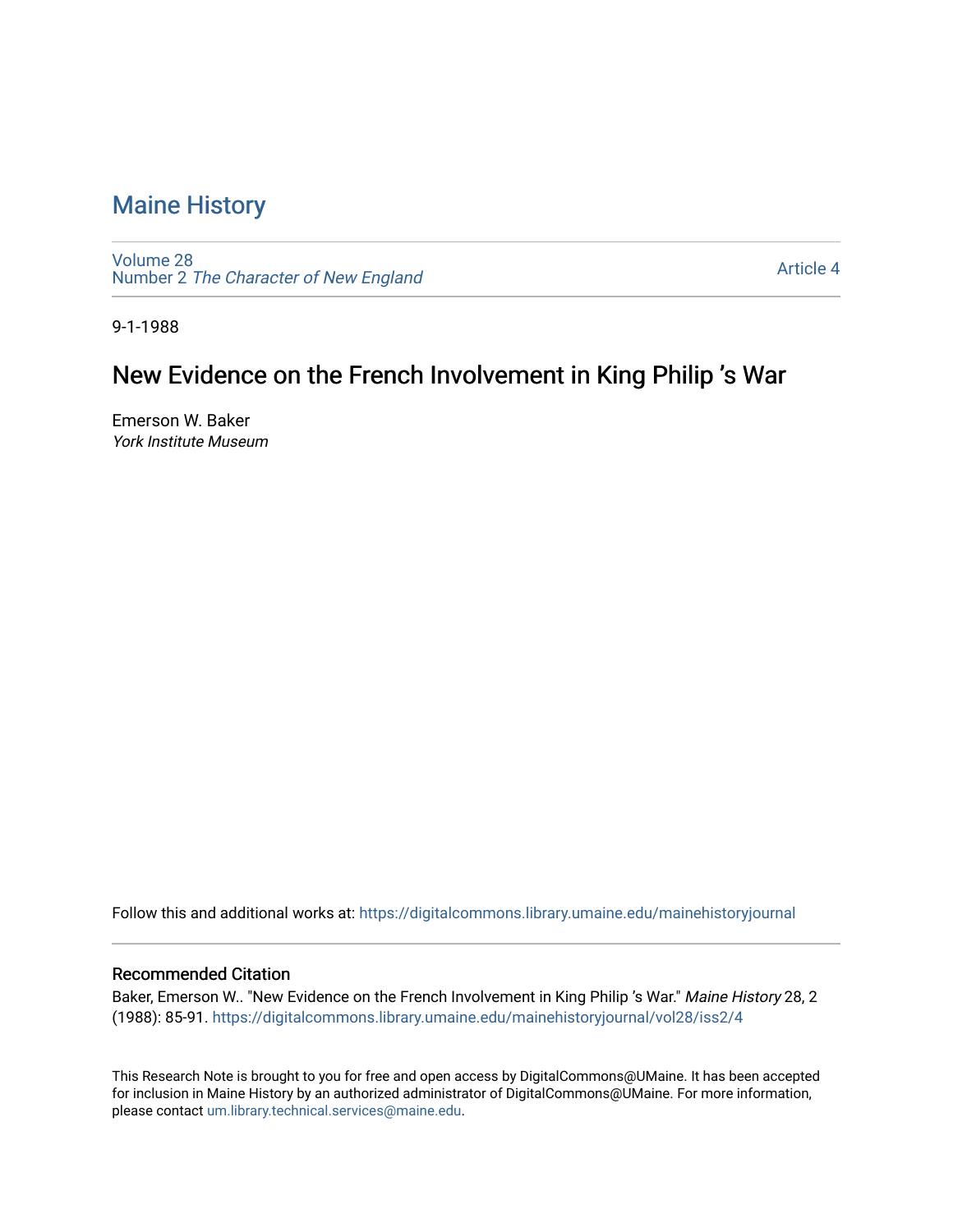## NEW EVIDENCE ON THE FRENCH INVOLVEMENT IN KING PHILIP'S WAR

The question of French involvement in King Philip's War has been hotly debated since the outbreak of the conflict itselt. Some contemporaries in Maine and Massachusetts vehemently accused the French of aiding the Indians. The Massachusetts General Court and many prominent New Englanders believed that the French plotted with the Indians. Others, including Reverend William Hubbard, did not think that the French had played an im portant role in the war. Modern historians have also been divided over the role of the French in King Philip's War, be it in southern New England or in Maine. Douglas Leach, the author of *Flintlock and Tomahawk: New Englarid in King Philip's War,* carefully evaluated the evidence for French involvement in the war in southern New England. Although he found several reports of French participation, most were inconclusive and vague reports made by friendly Indians and English captives. Leach cautiously concluded that while there is no evidence of an official French policy of assisting the Indians, "it is quite conceivable that the French authorities were not above sending agents to advise the warring savages, and to sell them supplies of guns and powder at reasonable rates.''1

John Noble came down even more strongly on the side of French participation in his 1970 Masters thesis entitled "King Philip's War in Maine." Noble noted that although the French voiced an official policy of neutrality, French traders in the Penobscot region provided the Indians with support. This small amount of aid was, however, greatly exaggerated by the Protestant New Englanders, who feared the French Catholics of Canada.2

More recently Kenneth Morrison has completely dismissed the idea of French involvement in the war. He believed that the English accusations were merely reflections of the English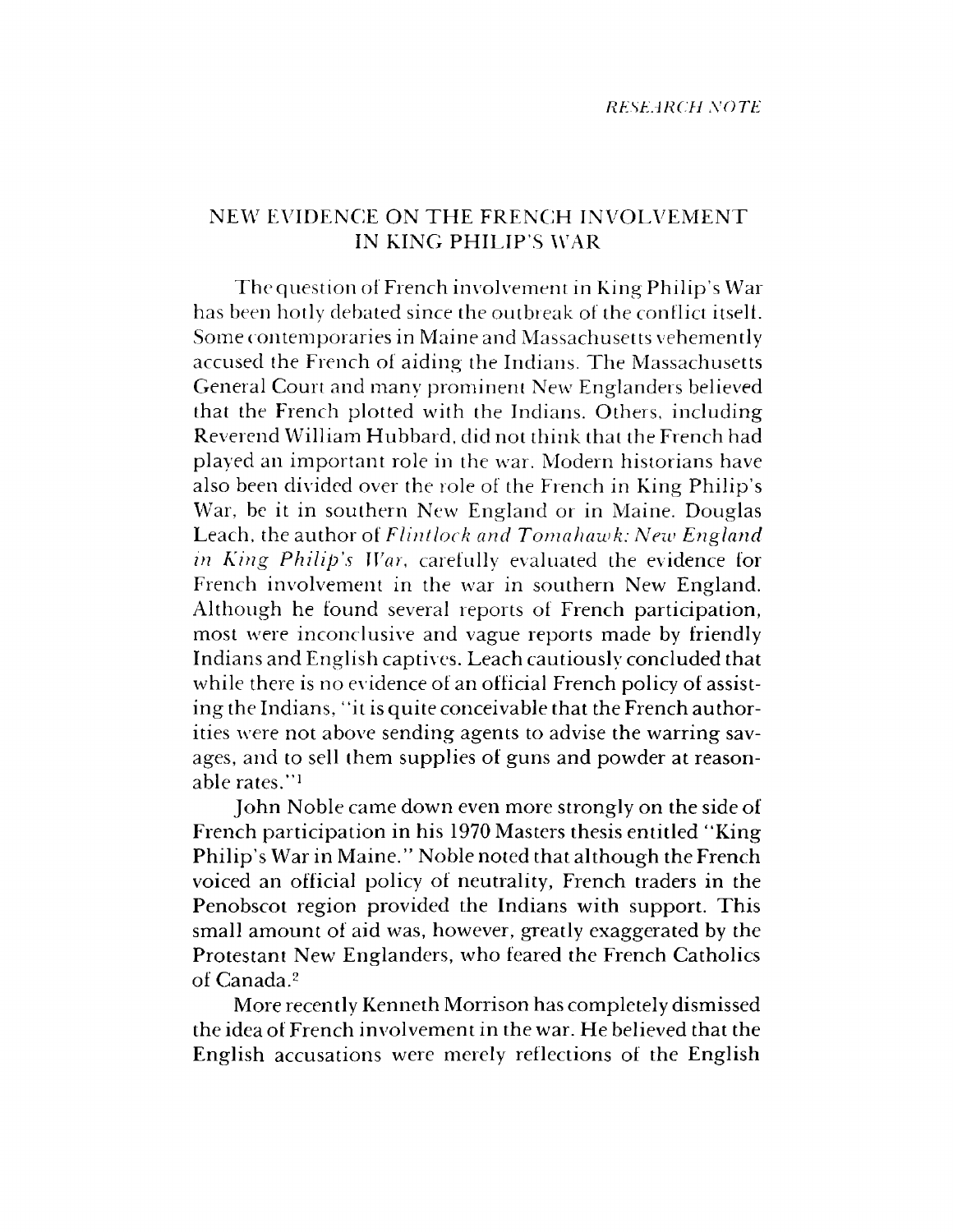### *RESEARCH NOTE*

paranoia of an unholy alliance ot Indians and French Catholics. Morrison has suggested that "tosalvage pride and todefuse criticism, as well as to win funds, Massachusetts found villains in the French. The General Court suggested that the French were responsible for arming the Abenakis with the active support of the hateful Catholic priests of the French-Canadian Society of Jesus."3 The General Court's accusations were either "deliberate fabrications" designed to protect their pride and win support from the King and Parliament, "or the rationalized products of distraught Puritan imaginations."<sup>4</sup> As further proof of French innocence, Morrison has cited their efforts to remain neutral. Louis XIV ordered Governor Frontenac to maintain peace with the English and Frontenac ordered the com mander of Acadia to avoid the conflict. The French did allow Indian refugees to take up residence in the mission villages but only on the condition that they did not return to Maine to fight.<sup>5</sup>

A close scrutiny of surviving documents, however, raises some serious questions about Morrison's viewpoint. He oversimplified this issue, for official policies, whether formulated in Paris, Quebec, or Boston, were not always subject to strict enforcement along the frontier.6 Also, Morrison did not examine all the evidence. In addition to the papers cited by Leach, there are several reierences to French activity in Maine during the war. For example, even though the French forbade the Catholic mission Indians from participating in the war, at least one Indian sachem planned to gain their aid. In the winter of 1676 Mugg, a southern Maine Indian leader, bragged to his captive Francis Card that in the spring he planned to travel to Canada to enlist Indian support. This was not mere wishful thinking, lor Card also observed that "four Indian women came from Canada and did tell the Indians that the Governor of Canada did thank them for what they had done and told them that they would help them with one hundred men and ammunition."7 Another prisoner, Thomas Cobbett, escaped when his Indian captor sent him to purchase powder and shot from Baron Castine, the French fur trader living near the mouth of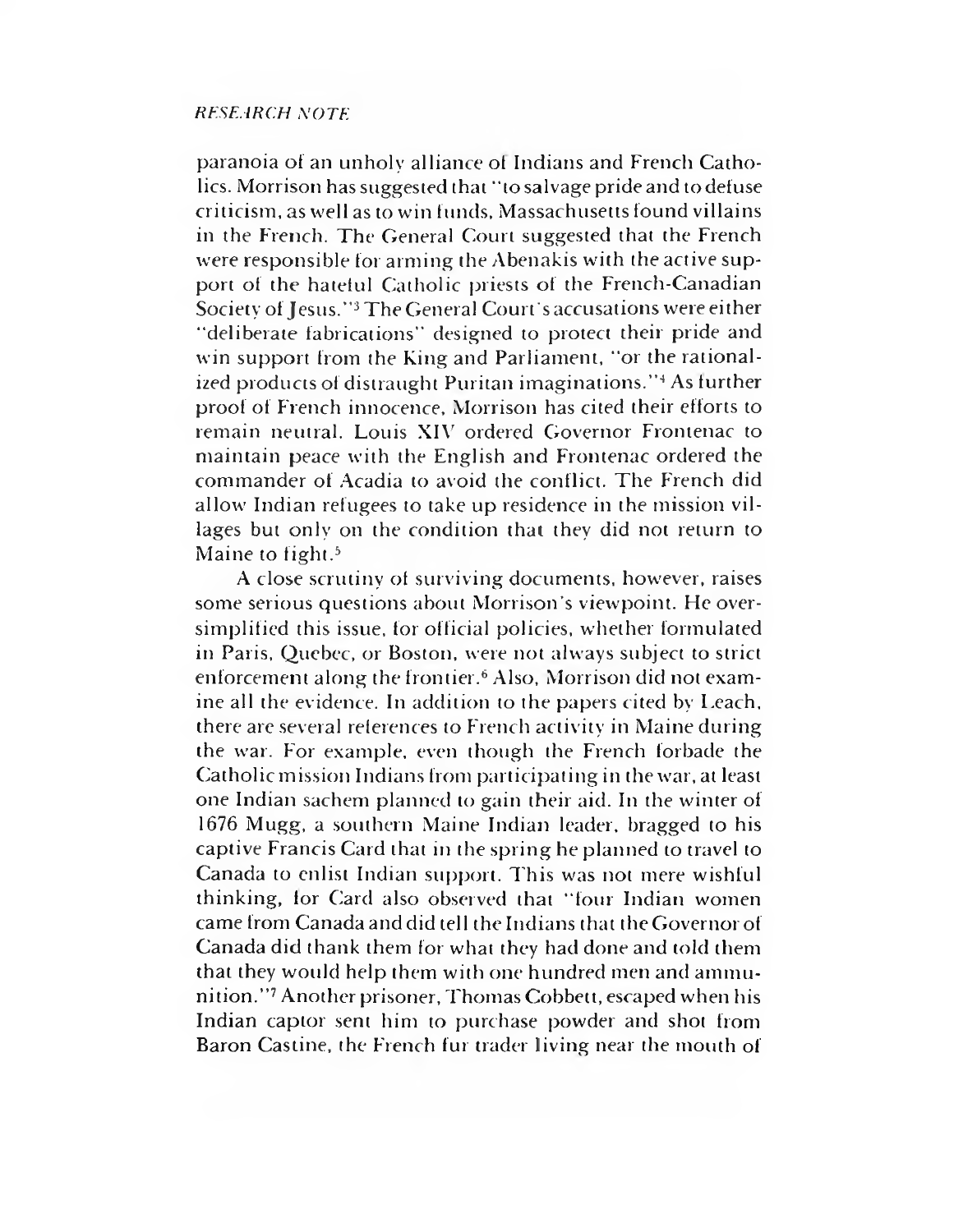the Penobscot River. When Cobbett spotted an English vessel in the vicinity he made his way aboard to safety.8

A letter, recently acquired by the Maine Historical Society, seriously challenges Morrison's claim that the French staved completely out of King Philip's War in Maine. In August 1676 a series of fierce Indian raids in the mid-coastal region of Maine quickly led to the abandonment of all settlements north of Casco Bay. This brought the full weight of the Indian offensive on the Black Point (in present-day Scarborough) garrison, the northernmost remaining English defensive point. On September 15, 1676 Joshua Scottow, the captain of the beleaguered Black Point garrison, and Henry Jocelyn, the leading magistrate of Black Point and second-in-command, wrote to Governor John Leverett to explain their desperate situation.<sup>9</sup>

Honored Sit

After all humble submission, these are to acquaint the present posture of affairs with us, upon the 12th current, the enemy after they had fired all the houses on this side of Casco bay, moved towards us within a mile of our garrison & broke up a house in the night *Sc* w ithin two miles fired two houses, slew one man, took another prisoner. *Sc* wounded a third who escaped, with another who hid himself in the bushes *Sc* lay w ithin two or three rods of them, heard all their discourse, who confidently affirmeth them to be 70 or 80 whom he saw, but doubted not of a greater number on the other side of the river where he lay, *Sc* also that there are two or three Frenchmen with them, one who leads being brave with blue, black  $\&$  yellow ribbons on his knee, a hat buckled with a silver buckle, brave belt, &c. & heard him inquire in French by an Indian interpreter who spoke very good English of the captives, whether it were difficult to take Richmond Island *Sc* Blackpoint, of the number of our men. & that their design is to carry all before as they have done along the Eastern shore.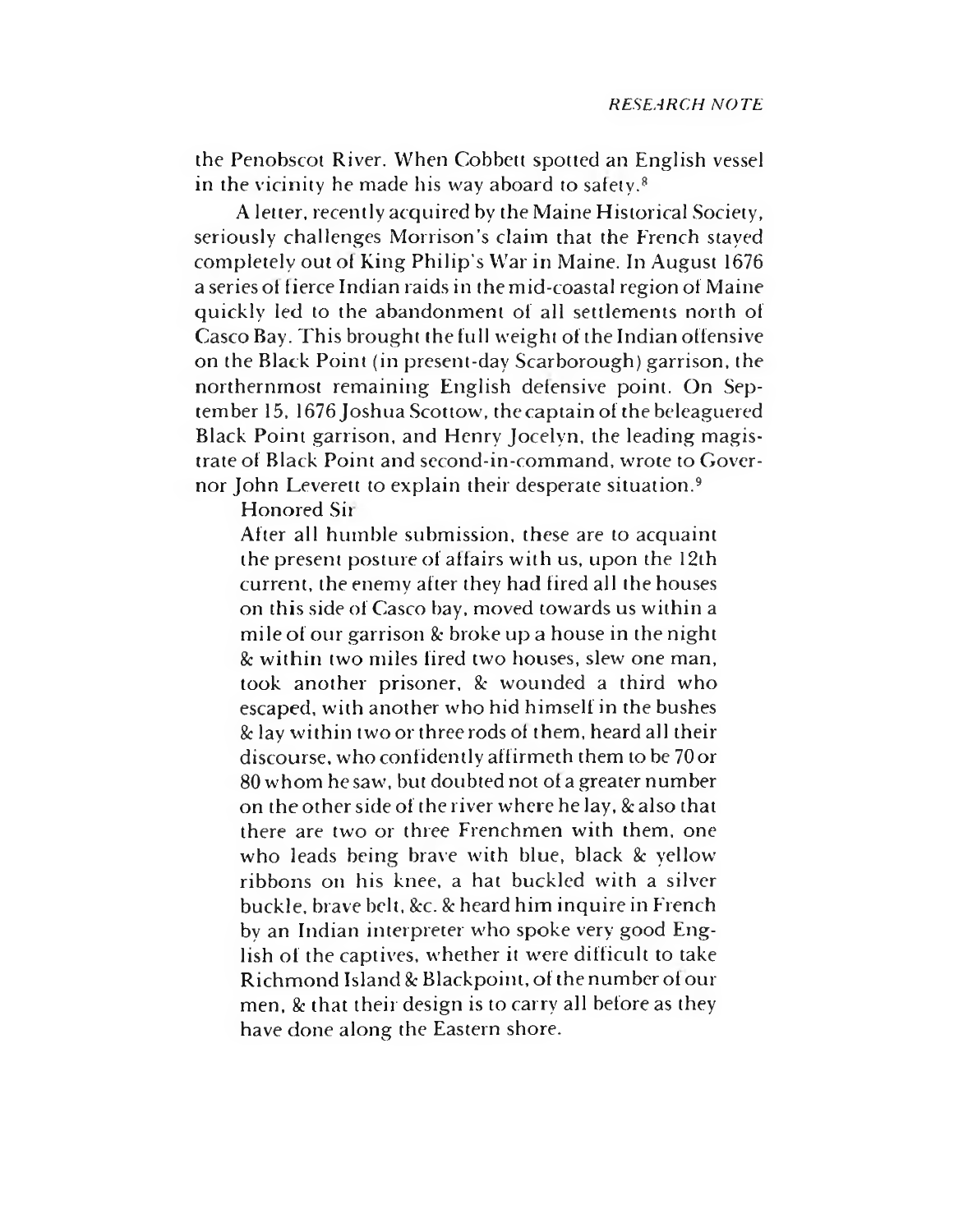Loosely translated into modern English, the letter might read as follows:

Honored Sir,

This letter is to acquaint you with our current situation. On September 12 the enemy burned all the houses on the south side of Casco Bay. That night they looted a house within a mile of the Black Point Garrison. They also burned two houses within two miles of the garrison. In these attacks they slew one man, took another prisoner, and wounded a third man. The wounded man escaped, and with a fourth man, lay hidden in the bushes within thirty or fifty feet of the Indians. From this hiding spot the wounded man could hear all of the Indians' conversations. He saw 70 or 80 Indians, but believed that an even greater number lay across the river from him. The wounded man also observed that there were two or three Frenchmen with the Indians. The French leader was smartly dressed with blue, black, and yellow ribbons on his knees. The Frenchman's hat had a silver buckle, and he had a stylish belt, etc. The French leader asked questions in French to the English prisoners. These questions were translated to the captives by an Indian interpreter who spoke very good English. The Frenchman wanted to know the strength of the English and whether it were difficult to take Richmond Island and Black Point. The Frenchman also said that it was their plan to capture all the settlements, as they had already done east of Black Point.

Naturally, the validity of such an important document must be checked. The letter is written in Scottow's distinctive handwriting so the document is not a forgery; however, the accuracy of the letter's content is open to question. It is possible that Scottow and Jocelyn fabricated the incident. Their motive for inventing such a story would be to emphasize the extreme danger of their situation, and to help persuade Governor Leve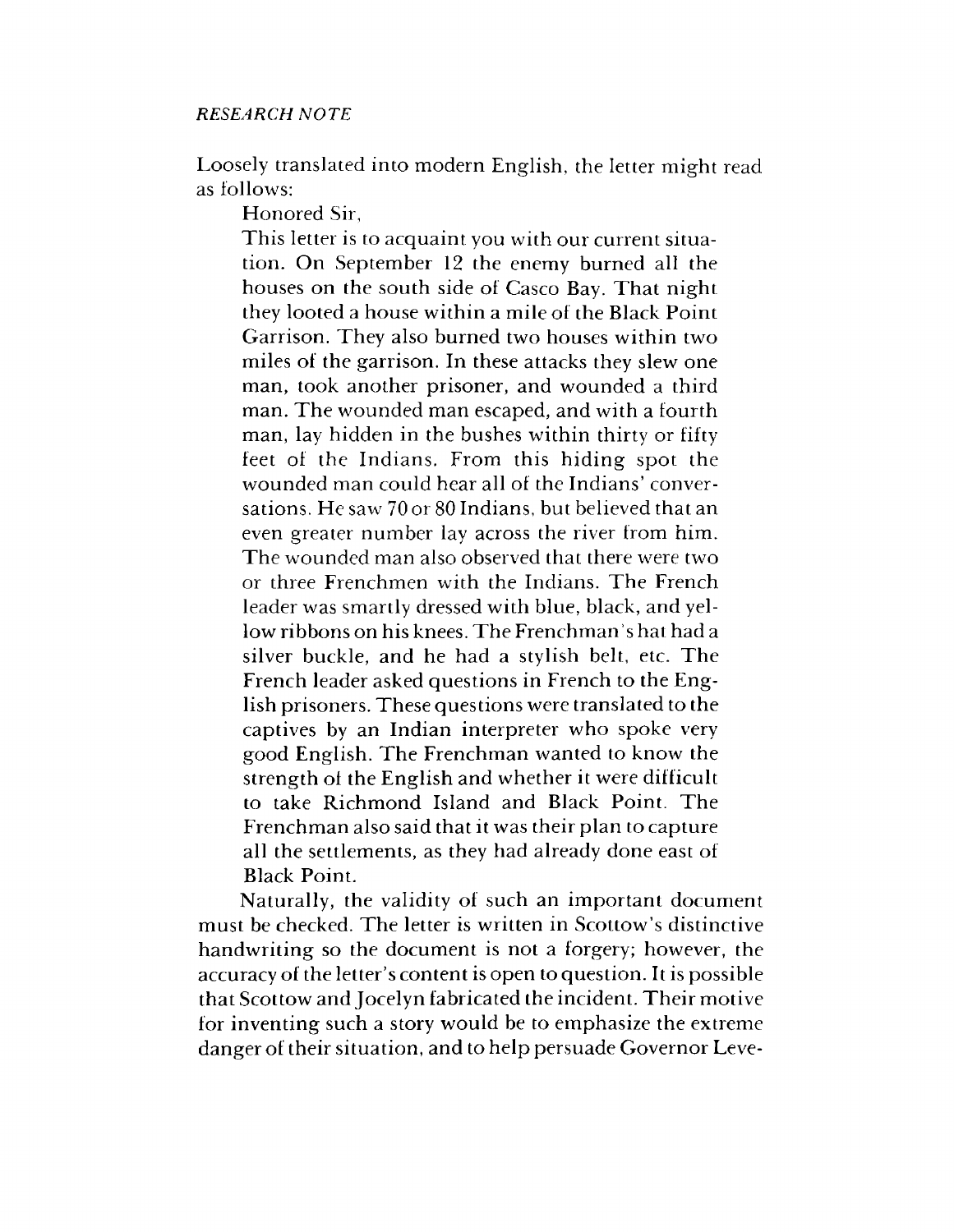rett and the General Court to send more men and supplies to defend Black Point. The fact that they wrote down a secondhand account, made by an anonymous observer, lends some credence to this view. On the other hand, Jocelyn and Scottow were respected authorities. Jocelyn was an English gentleman, educated at Cambridge before he immigrated to Maine. During his long career of public service he held numerous offices, ranging from judge to deputy governor. Scottow was a prominent Boston merchant, and member of the General Court. It seems unlikely that such responsible and trusted men would have stooped to lying to gain more aid.

Governor Leverett and the General Court had already received and placed credence in several reports of French involvement. The previous April the General Court had written to English officials that many of the Indians admitted that "they are encouraged and anim ated by the French at Canada (who also as they say have promised them recruits of ammunition and aid of men)."<sup>10</sup> The validity of this observation is unim portant here. What is significant is the fact that the Governor and General Court already believed the French were abetting the Indians almost half a year before the letter was written at Black Point. These officials would have believed Scottow and Jocelyn if they had merely briefly noted the French presence. Thus if Scottow and Jocelyn had created the incident they would not have had to go to include these specific details in their letter in order to be believed. The extreme detail of this letter further suggests its veracity. Most such observations merely noted that Frenchmen were seen or mentioned by the Indians. In this case the French were observed from such close range that the witness could note not just their language and their questions, but the specific details of their dress. At such range, it is doubtful that the witness could have been mistaken about the identity of the French.

This sighting of the French was apparently seized upon by the hysterical residents of Maine. The next month Major Brian Pendleton reported "300 of French and 100 of Indians at Mr. Foxwell's house" at Blue Point in Scarborough. Since no correspondence either confirms or refutes Pendleton's report, the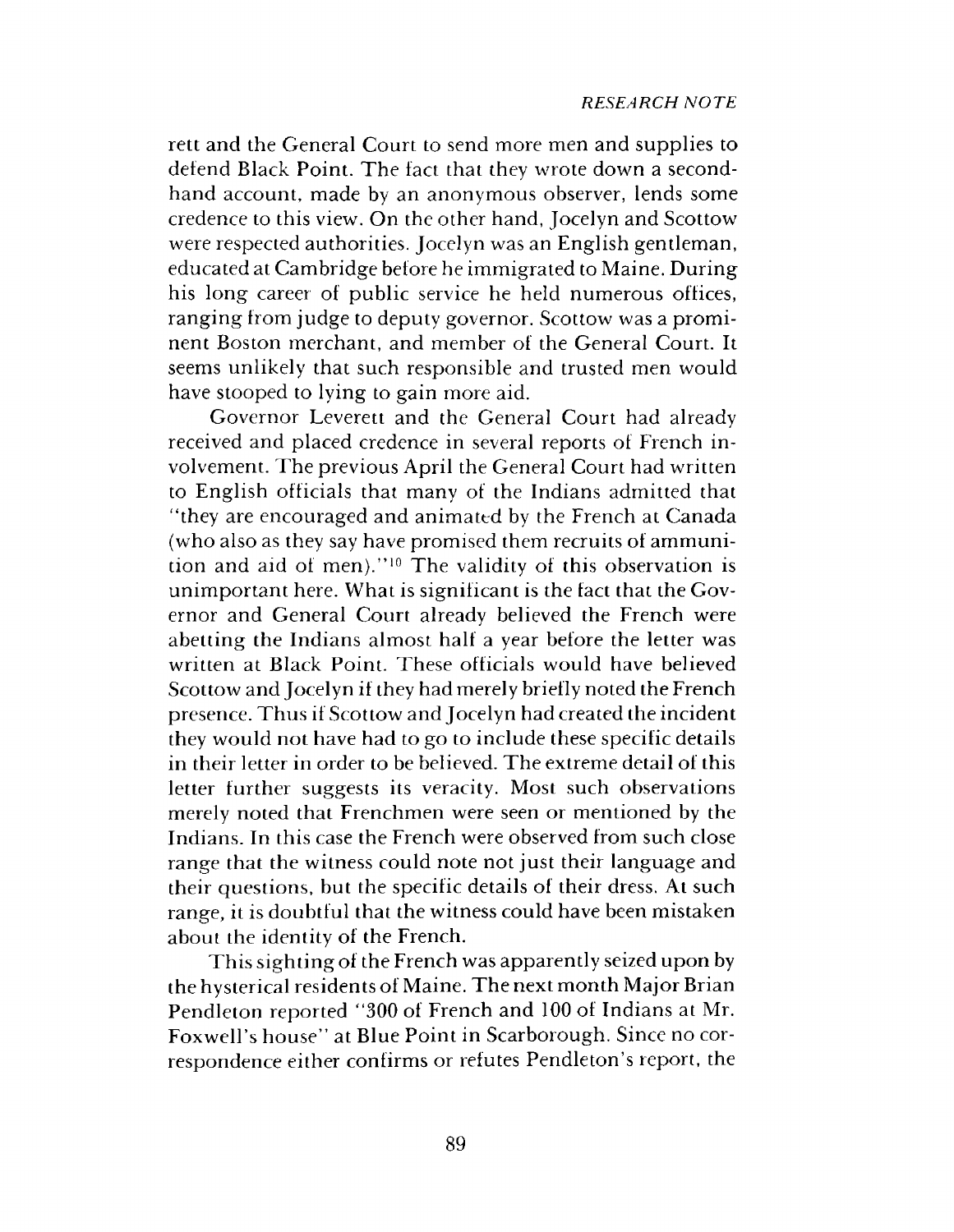### *RESEARCH NOTE*

validity of his claim is unknown. Probably Pendleton had heard of the French activity reported by Scottow and Jocelyn. Alternatively, he too may have actually seen a few Frenchmen. However, it is extremely unlikely that a force of 300 French soldiers could have operated in Maine and not have been sighted by other officials. Probably English fears of the French spurred Pendleton to greatly exaggerate the number of Frenchmen aiding the Indians.<sup>11</sup>

Collectively, a close reading of all documents, particularly the Scottow and Jocelyn letter, indicate that the French provided limited aid to the Indians fighting King Philip's War in Maine. It is still impossible, however, to determine the full extent of their role. Clearly some Frenchmen traded munitions to the Indians, and others even went into the field with them, apparently as military advisors. What remains uncertain is whether these Frenchmen operated independently, or if they had the clandestine support ol officials in Quebec. It is clear that the General Court had good reason to suggest that the French were involved in the war. The English may have been paranoid at the thought of an "unholy alliance" ot French Catholics and Indian "savages," but their paranoia stemmed from hard fact.12

Emerson W. Baker York Institute Museum

#### **NOTES**

The author would like to thank Thomas Gallney and Robert Bradley tor their advice in the preparation ot this paper.

'Douglas Leach, "The Question ot French Involvement in King Philip's War," Colonial Society of Massachusetts, *Publications,* XXXVIII (1953), 414-21; the quote is on 421. Kenneth Morrison, "The Bias ot Colonial Law: English Paranoia and the Abenaki Arena ot King Philip's War, 1675-1678,"